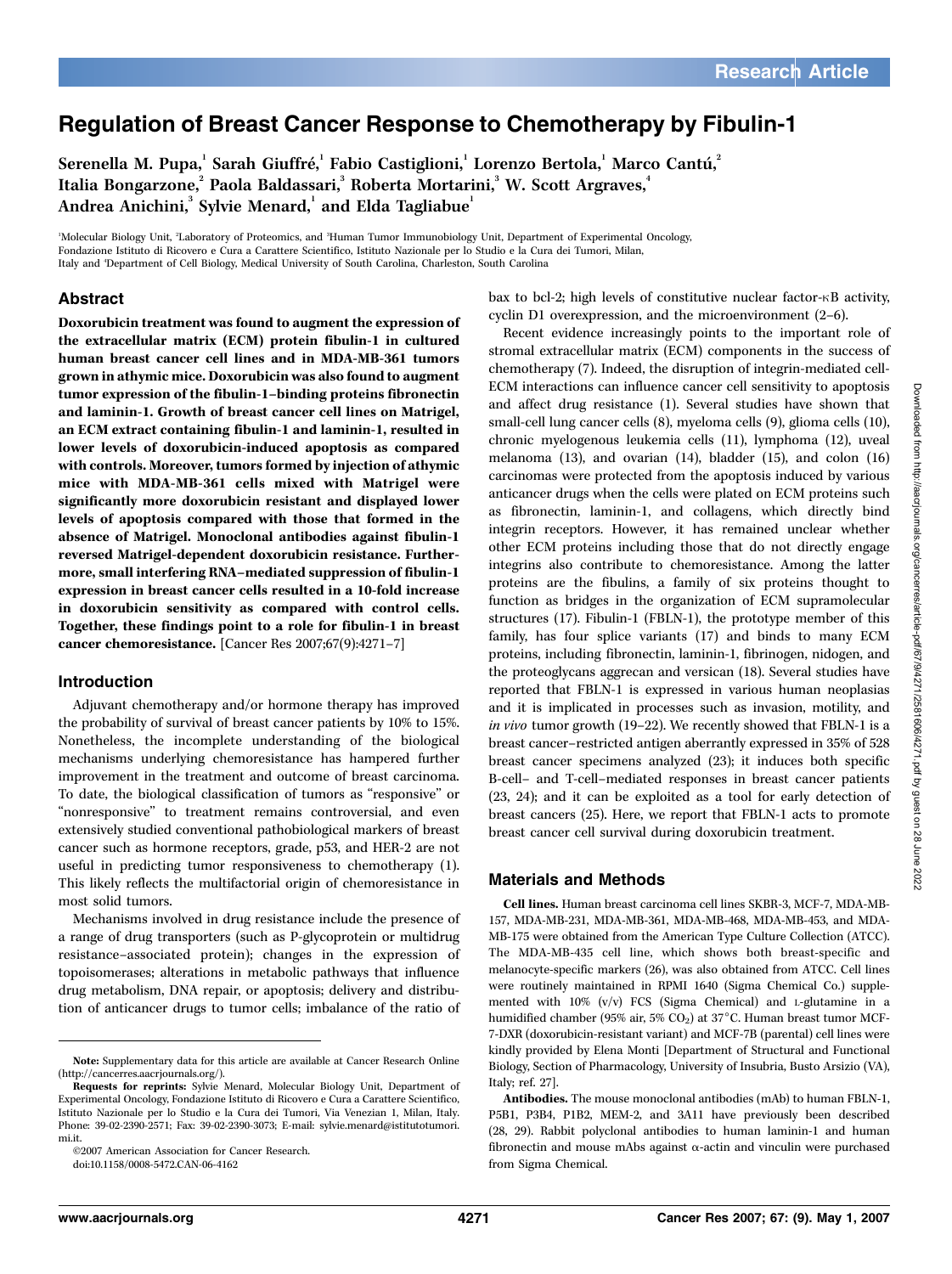Indirect immunofluorescence and fluorescence-activated cell sorting analysis. The cytoplasm-associated form of FBLN-1 was detected with the mAb MEM-2 in doxorubicin-treated and untreated permeabilized tumor cells after fixation and permeabilization with BD Cytofix/Cytoperm (BD Biosciences PharMingen) as described (23).

Immunoprecipitation and Western blotting. Tumor specimens from doxorubicin-treated and untreated athymic mice were minced, lysed for 1 h on ice in lysis buffer [50 mmol/L Tris-HCl (pH 7.2), 150 mmol/L NaCl, 1 mmol/L EDTA, 1% Triton X-100, 0.1% SDS and 0.5% deoxycholic acid] containing protease inhibitors, 2 mmol/L phenylmethylsulfonylfluoride, and 10  $\mu$ g/mL aprotinin, and specifically processed as described (23). Specific proteins were detected by enhanced chemiluminescence according to the manufacturer's recommendations (GE Healthcare Amersham). Autoradiographic signals were measured using a Bio-Rad scanning densitometer (Bio-Rad, ChemiDoc/XRS). Data were acquired and analyzed using Quantity One v 4.6.1 software. The expression of proteins and transcripts was assessed relative to housekeeping gene expression in the given sample.

In-gel tryptic digestion, matrix-assisted laser desorption/ionization-time-of-flight mass spectrometry, and peptide mass fingerprinting. In-gel digestion was done following the protocol of Shevchenko et al. (30, 31) with modification. Reflector matrix-assisted laser desorption/ ionization-time-of-flight (MALDI-TOF) spectra were acquired on a Voyager STR (Applied Biosystems) and used to search nonredundant protein sequence databases with Aldente and ProFound software.<sup>5</sup>

Reverse transcription-PCR analysis. RNA was extracted with RNAzol B isolation solvent (Tel-Test, Inc.). Reverse transcription was carried out at  $42^{\circ}$ C for 60 min using 2 µg of total RNA, 75 pmol of oligo(dT) primer, 0.5 mmol/L of each deoxynucleotide triphosphate, and 50 units of Moloney murine leukemia virus reverse transcriptase (Invitrogen). PCR was done in a total volume of 50  $\mu$ L using the following sequence-specific primer pairs: FBLN-1,  $(+)$  primer 5'-CCGGAGTGGACGCGGATGTCCTCC-3' and  $(-)$ primer 5'-CCTCCAGCTGGCTGTGGCAGCACT-3' (expected product 149 bp) and  $(+)$  primer 5'-ATATGCTACGGAATCCAAAG-3' and  $(-)$  primer 5¶-TTGATGCATGTATGCCCAAT-3¶ (expected product 821 bp; upstream and downstream oligonucleotide primers both taken from a region of fibulin cDNA common to the four isoforms). After an initial denaturation step at 95 $^{\circ}$ C for 3 min, PCR was carried out at 95 $^{\circ}$ C for 1 min, 56 $^{\circ}$ C for 2 min and  $72^{\circ}$ C for 2 min for 30 cycles, followed by final extension at  $72^{\circ}$ C for 10 min. Glyceraldehyde-3-phosphate dehydrogenase (GAPDH) transcripts were amplified in a 20-cycle PCR using (+) primer 5'-TCCACCA-CCCTGTTGCTGTA-3' and (-) primer 5'-ACCACAGTCCATGCCATCAC-3'.

Cell treatments. Evaluations of FBLN-1 transcript and protein expression in response to chemotherapy were done on breast tumor cell lines first grown at 70% confluence and then treated with doxorubicin (Pharmacia Upjohn) or vehicle for 72 h. The following growth inhibition concentrations  $(IC_{30})$  of doxorubicin were used: 122 nmol/L for MCF-7, 114 nmol/L for SKBR-3, and 132 nmol/L for MDA-MB-157, as previously calculated (32).

ELISA analysis of ECM-associated FBLN-1. ELISA was used to quantify levels of FBLN-1 associated with ECM. Cell lines were treated as above, the culture medium was removed, and cells were repeatedly washed in PBS. After lysing cells by two incubations in 20 mmol/L  $NH<sub>4</sub>OH$  for 10 min, the plates were extensively washed with PBS and then with distilled water and allowed to air dry, as described (33). The ECM proteins were recovered in collection buffer [10 mmol/L Tris-HCl (pH 7.0), 0.1% SDS, 100 mmol/L  $\beta$ -mercaptoethanol]. After 15 min at 37°C, the fluid was collected with a cell scraper. The recovered ECM-associated proteins were used as targets for ELISA as described (34).

Silencing of FBLN-1 by small interfering RNA transfection. MCF-7 cells (3  $\times$  10<sup>5</sup> per well) were seeded in six-well plates and grown to 60% to 80% confluence and the cell layers washed with serum-free medium. The

<sup>5</sup> For more information about MALDI-TOF data analysis, visit (http://www.expasy. org/tools/aldente/) and (http://www.expasy.org/tools/genomicsolutions/).

cell layers were transfected either with a pool of two small interfering RNA (siRNA) oligonucleotides specific for human FBLN-1 (final concentration, 50 nmol/L; Dharmacon) or a pool of control RNA duplexes (Dharmacon) using transIT-TKO transfection reagent  $(10 \mu L/well;$  Mirus). After overnight incubation at  $37^{\circ}$ C, culture medium was replaced with fresh complete medium containing 10% FCS. Cells were harvested after 48 h, processed for immunofluorescence staining, and treated with escalating doses of doxorubicin for cytotoxicity assays or solubilized for Western blot analysis of FBLN-1 silencing.

Proliferation assay. To study doxorubicin sensitivity of FBLN-1– silenced tumor cells,  $3 \times 10^4$  MCF-7 cells per well were seeded in 96-well plates in RPMI supplemented with 10% FCS, transfected with FBLN-1– specific siRNA sequences or with control reagents for 48 h, and treated with escalating doses of doxorubicin (six replicates for each drug dose for each cell treatment). Doxorubicin was removed after 72 h and cell proliferation was assessed as described (35).

In vitro apoptosis assays. Human breast cancer cell lines MCF-7, MDA-MB-361, SKBR-3, MDA-MB-435, MDA-MB-175, MDA-MB-231, MDA-MB-453, and MDA-MB-468 in 2 mL of RPMI 1640 supplemented with 1% FCS were seeded at 2  $\times$   $10^5$  per well in six-well plates. Replicate cultures were set up in wells precoated or not with a thin layer of Matrigel (BD Biosciences PharMingen; 2 mL of a 1:5 dilution of Matrigel stock solution). In some experiments, cells were seeded in the presence or absence of the FBLN-1 mAbs P3B4, P1B2, and P5B1, used individually or pooled. After 24 h, doxorubicin (200 nmol/L) was added to replicate wells containing cells with or without Matrigel. Apoptosis was evaluated after 72 h of doxorubicin treatment by staining tumor cells with Annexin V-FITC and propidium iodide as described (36) followed by flow cytometry analysis with FACScalibur flow cytometer (BD Biosciences PharMingen).

In vivo tumorigenesis assay. Six- to eight-week-old BALB/c athymic mice were purchased from Charles River. Care and use of the animals were in accordance with institutional guidelines. Mice were injected s.c. with  $1\ \times\ 10^6$  MDA-MB-361 cells alone; 100  $\upmu\rm L$  of Matrigel alone; cells and Matrigel; cells and doxorubicin (7 mg/mL), administered i.p. at 72 h following tumor cell injection; or cells and Matrigel and doxorubicin, with six mice in each group. Tumors were calibrated twice weekly for 58 days and tumor volume was calculated as 0.5  $\times$   $d_{1}^{2}\times$   $d_{2} ,$  where  $d_{1}$  and  $d_{2}$ are the larger and smaller diameters, respectively.

Terminal deoxyribonucleotidyl transferase–mediated dUTP nick end labeling assay and immunohistochemistry. Apoptotic cell death was evaluated in paraffin-embedded sections of xenografts surgically removed from athymic mice 10 days after s.c. injection of MDA-MB-361 cells, suspended in 0.1 mL of Matrigel or in PBS. Doxorubicin treatment was done 72 h postinjection of cells. Control mice received no injection. A terminal deoxyribonucleotidyl transferase–mediated dUTP nick end labeling (TUNEL)–based assay with the In situ Cell Death Detection Kit, POD (Roche), was carried out according to the manufacturer's instructions. Sections were analyzed as described (37) by acquiring digital images of 10 areas of each tissue section (at  $\times$ 400) on a Zeiss Axiovert 100 microscope (Carl Zeiss). Other immunohistochemical stainings were done on cryosections using a peroxidase-streptavidin method as previously described (23).

Statistical methods. The results of ELISA and of in vitro apoptosis assay of cells cultured on Matrigel layer and involving the use of FBLN-1 mAbs were evaluated by ANOVA followed by Student-Newman-Keuls test. Statistical significance was annotated as \*,  $P < 0.05$ ; \*\*\*,  $P < 0.001$ . The results of in vitro apoptosis assays of breast tumor cell lines and of MDA-MB-361 tumor cells admixed or not with Matrigel and injected in mice treated with doxorubicin were evaluated by two-tailed paired and unpaired t test, respectively. Comparison of FBLN-1 gene expression levels in pre- and post-doxorubicin treated breast cancers was evaluated by Mann-Whitney test. Differences were considered significant at  $P \le 0.05$ .

#### **Results**

Modulation of ECM components on doxorubicin treatment. Analyses using reverse transcription-PCR (RT-PCR; Fig. 1A), fluorescence-activated cell sorting (FACS; Fig. 1B), and ELISA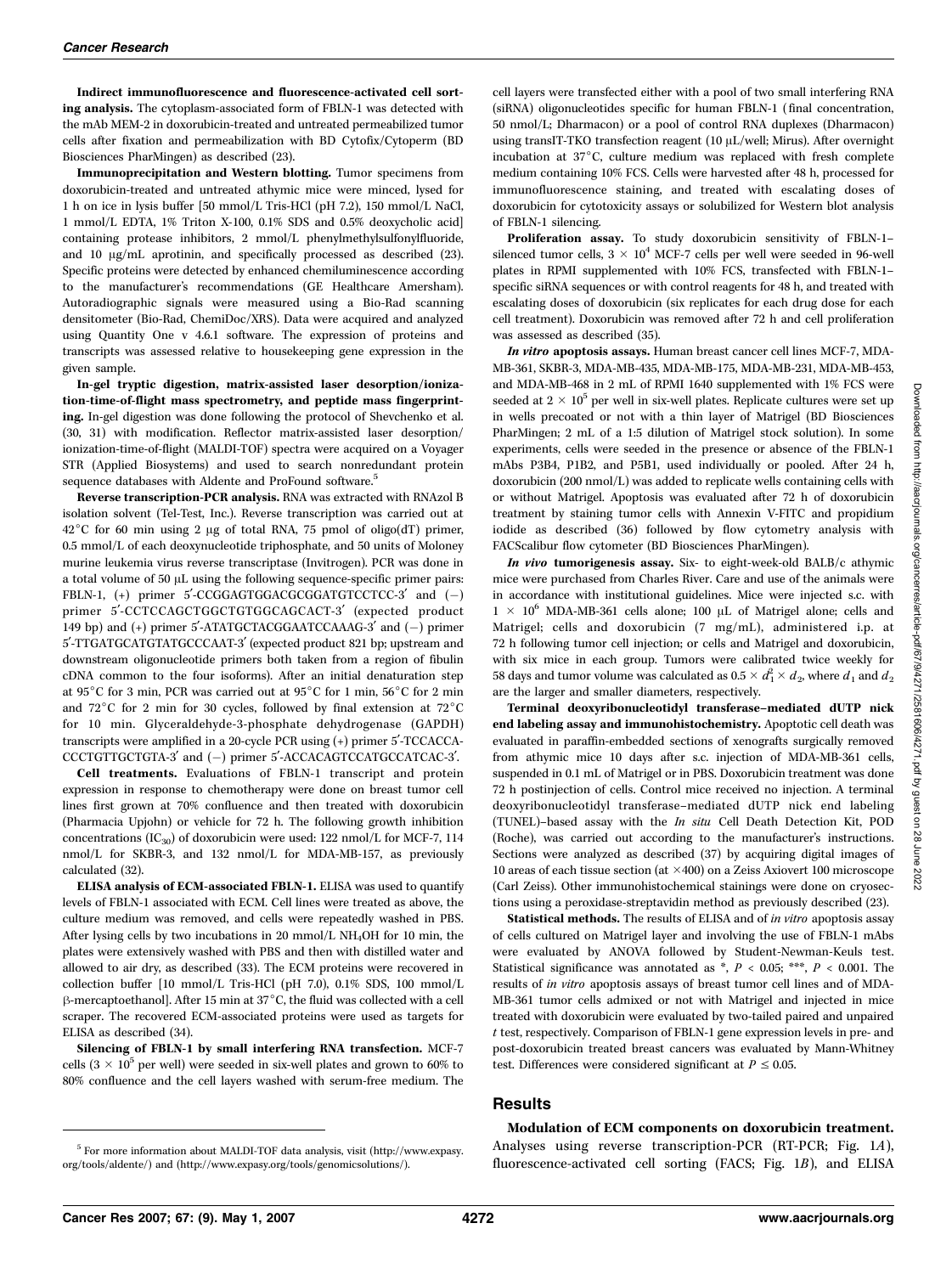Figure 1. Doxorubicin modulation of FBLN-1 RNA and protein expression in cultured breast cancer cells. A, densitometric analysis of FBLN-1 mRNA levels evaluated by RT-PCR before  $(-)$  and after  $(+)$  doxorubicin treatment  $(IC<sub>30</sub>$  doses) for 72 h of human breast cancer cell lines SKBR-3, MCF-7, MDA-MB-157, MDA-MB-157 (thermally shocked at 42°C for 4 h), MCF-7B, and MCF-7 doxorubicin  $(DXH)$ -resistant cell variant. B, cytofluorimetric analysis of cytoplasm-associated FBLN-1 expression before (gray empty histograms) and after (black empty histograms) doxorubicin treatment of SKBR-3, MCF-7, MDA-MB-157, MCF-7B (gray empty histogram), and MCF-7 doxorubicinresistant (black empty histogram) cells using the FBLN-1 MEM-2 mAb. Gray filled histograms, internal negative control data. C, ELISA analysis of ECM-associated FBLN-1 released in vitro by SKBR-3, MCF-7, MDA-MB-157 treated (+) or not  $(-)$  with doxorubicin, as indicated above, and MCF-7B and MCF-7 doxorubicin-resistant cell variant using MEM-2 mAb. White and light gray columns, internal negative control (PBS); dark gray and black columns, FBLN-1 expression of each tumor cell line tested before (-) and after (+) doxorubicin<br>treatment, respectively. \*, P < 0.05;  $P < 0.001$  (ANOVA followed by Student-Newman-Keuls multiple comparison test).



(Fig. 1C) revealed increased FBLN-1 expression at both the transcript and protein levels in SKBR-3, MCF-7, MDA-MB-157, and MCF-7-DXR (doxorubicin-resistant) tumor cells as compared with untreated control cells. Densitometric analysis of the expression data indicated that doxorubicin induced 2-, 3-, and 4-fold increases in the expression of FBLN-1 RNA and protein (Fig. 1A). Because a 2-fold increase in FBLN-1 mRNA levels was also observed after a nontoxic physical stress in the form of thermal shock at  $42^{\circ}$ C for 4 h (Fig. 1A), the doxorubicin-induced increases in FBLN-1 are likely related to drug-induced stress and not to selection of drug-resistant cell variants. The MCF-7 doxorubicinresistant variant cell line was found to constitutively overexpress FBLN-1 compared with the parental MCF-7B line (Fig. 1A–C).

To verify the findings from in vitro experiments, FBLN-1 levels were evaluated in xenografts of MDA-MB-361 cells grown in athymic mice treated with doxorubicin or buffer 72 h after tumor cell injection. As shown in Fig. 2, FBLN-1 mRNA and protein were increased by 2-fold in tumors grown in mice treated with doxorubicin compared with controls (Fig. 2A and B). In addition, immunohistochemistry analysis of the above-mentioned samples, done with MEM-2 mAb, revealed higher levels of FBLN-1 in surrounding tumor stroma after doxorubicin treatment compared with control (Fig. 2C).

To ascertain whether the FBLN-1 observed in tumor specimens was of tumor or host origin, FBLN-1 was immunoaffinity purified from xenotransplants from untreated and doxorubicin-treated mice and subjected to peptide mass fingerprinting based on MALDI-TOF mass spectrometry (Supplementary Fig. S1A, lanes 1 and 2, respectively). Human FBLN-1 was identified with a high score in the anti–FBLN-1 immunoprecipitates (see peptides listed with bold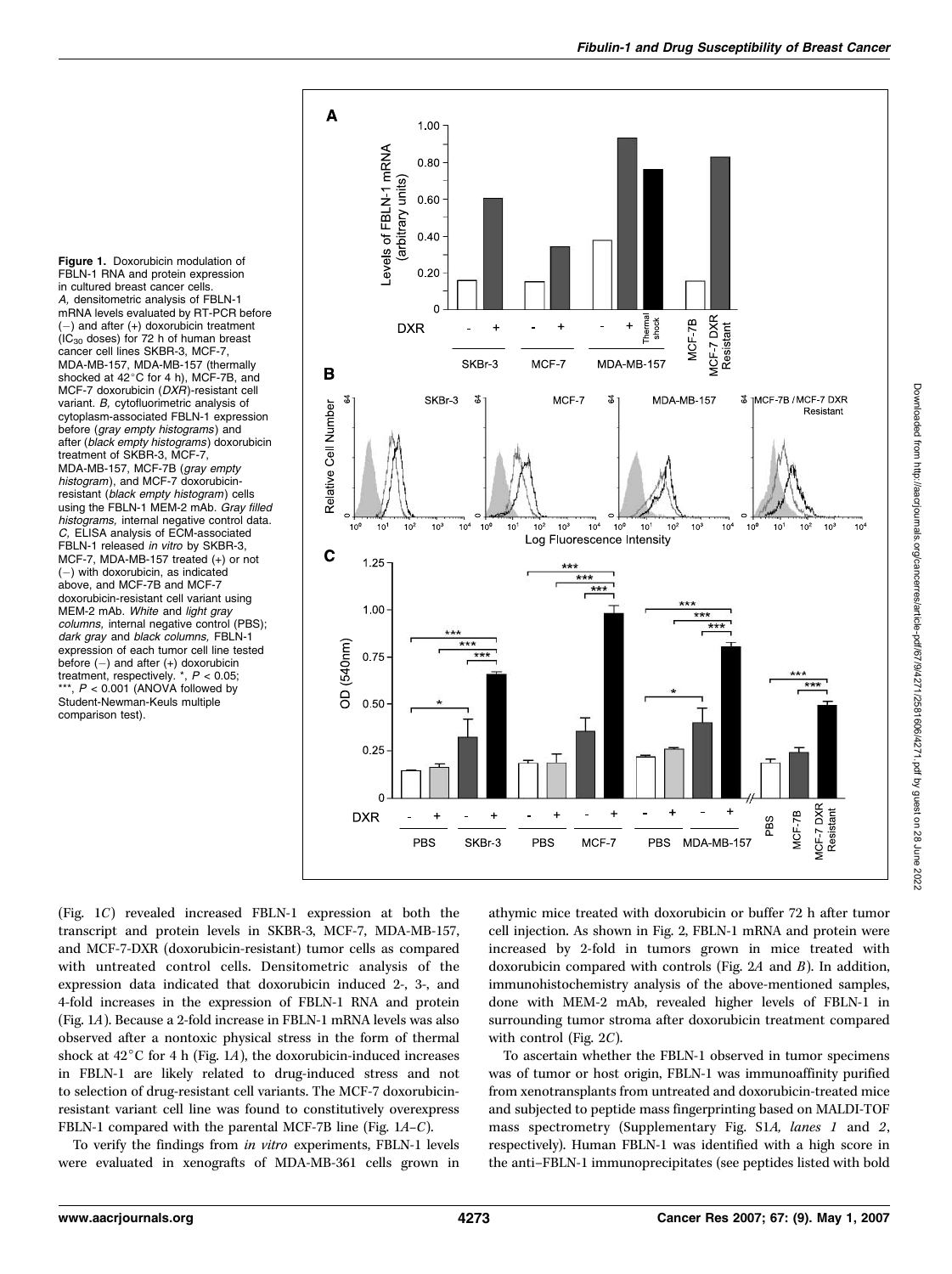

Figure 2. Modulation of in vivo expression of FBLN-1, fibronectin, and laminin-1 by doxorubicin treatment in breast tumor xenografts. A, RT-PCR analysis of FBLN-1 mRNA expression in MDA-MB-361 breast tumor xenografts grown in athymic mice treated  $(+)$  or not  $(-)$  with doxorubicin (administered i.p. after 72 h from tumor cell injection). cDNAs were tested for integrity by amplification of GAPDH transcripts as an internal control. Densitometry reveals a 2-fold increase in FBLN-1 transcript biosynthesis after drug treatment compared with the control. B, Western blot analysis of soluble extracts from MDA-MB-361 tumor biopsies grown in athymic mice treated  $(+)$  or not  $(-)$  with doxorubicin as above using the FBLN-1 MEM-2 mAb.  $\beta$ -Actin was used to normalize protein loading. Densitometry reveals a 2-fold increase in FBLN-1 protein biosynthesis following drug treatment compared with the control. C, immunohistochemical analysis of FBLN-1 expression in a cryosection from a biopsy from a MDA-MB-361 tumor grown in athymic mice treated  $(+)$  or not  $(-)$  with doxorubicin. The primary antibody used was FBLN-1 mAb MEM-2. D, Western blot analysis of soluble extracts from MDA-MB-361 xenografts grown in doxorubicin treated  $(+)$  and control  $(-)$  athymic mice using FBLN-1 MEM-2 mAb and antihuman laminin-1 (LN-1) and fibronectin-1 (FN-1) polyclonal sera. The level of the anti-vinculin polypeptide was used to normalize protein loading. Densitometry reveals a 2-, 2.1-, and 3.6-fold increase in expression of FBLN-1, laminin-1, and fibronectin, respectively, in xenotransplants of drug-treated mice as compared with controls.

characters, Supplementary Fig. S1B). Copurification of human and mouse FBLN-1 could not be excluded. In fact, due to high sequence similarity, a number of the tryptic peptides found in mass spectra were consistent with FBLN-1 of both species (Supplementary Fig. S1B).

Additional analysis of ex vivo changes in ECM composition on doxorubicin treatment revealed 3.6- and 2-fold increases in levels of fibronectin and laminin-1, two ECM proteins capable of binding to FBLN-1 (Fig. 2D). These findings suggest that tumor cells respond



Figure 3. Matrigel protects breast cancer cells from doxorubicin toxicity. A, human breast cancer cell lines MDA-MB-361  $(\bullet)$ , MDA-MB-435  $(\square)$ , MDA-MB-468 ( $\blacktriangle$ ), SKBR-3 ( $\blacksquare$ ), MCF-7 ( $\spadesuit$ ), MDA-MB-453 ( $\bigtriangledown$ ), MDA-MB-231  $(\triangle)$ , and MDA-MB-157 ( $\blacktriangledown$ ) were seeded onto plastic or Matrigel and treated with doxorubicin (200 nmol/L) for 72 h. Apoptosis was evaluated by flow cytometry after staining cell samples with Annexin V and propidium iodide. Statistical significance was evaluated by two-tailed paired  $t$  test and globally annotated as = 0.0007 for apoptosis protection mediated by Matrigel. *Inset*, Western blot analysis of human FBLN-1 from the SKBR-3 cell extract (lane 1; tested as internal control) and of murine FBLN-1 (lane 2) from Matrigel (used in all experiments) probed with the pool of P5B1, P3B4, and P1B2 mAbs. B, tumor growth rate of MDA-MB-361 cells injected s.c. alone or combined with Matrigel in athymic mice treated or not with doxorubicin (7 mg/mL) administered 72 h from tumor cell injection. Mice were divided into five experimental groups of six animals per group: (a) tumor cells only  $($   $)$ ; (b) Matrigel only  $($   $)$ ; (c) tumor cells and doxorubicin ( $\Box$ ); (d) tumor cells and Matrigel ( $\blacklozenge$ ); and (e) tumor cells, doxorubicin, and Matrigel (.). Statistical significance was evaluated by two-tailed unpaired  $t$  test. The difference between mouse group no. 3 ( $\Box$ ) and no. 5 ( $\bullet$ ) was significant ( $P = 0.05$ ). C, TUNEL staining of xenografts from athymic mice 10 d postinjection with MDA-MB-361 cells in the presence or absence of Matrigel and doxorubicin treatment. Doxorubicin was administered for 72 h. Surgically removed MDA-MB-361 xenografts were evaluated by TUNEL assay for apoptotic cell death 10 d from tumor cell injection. Magnification,  $\times$ 400.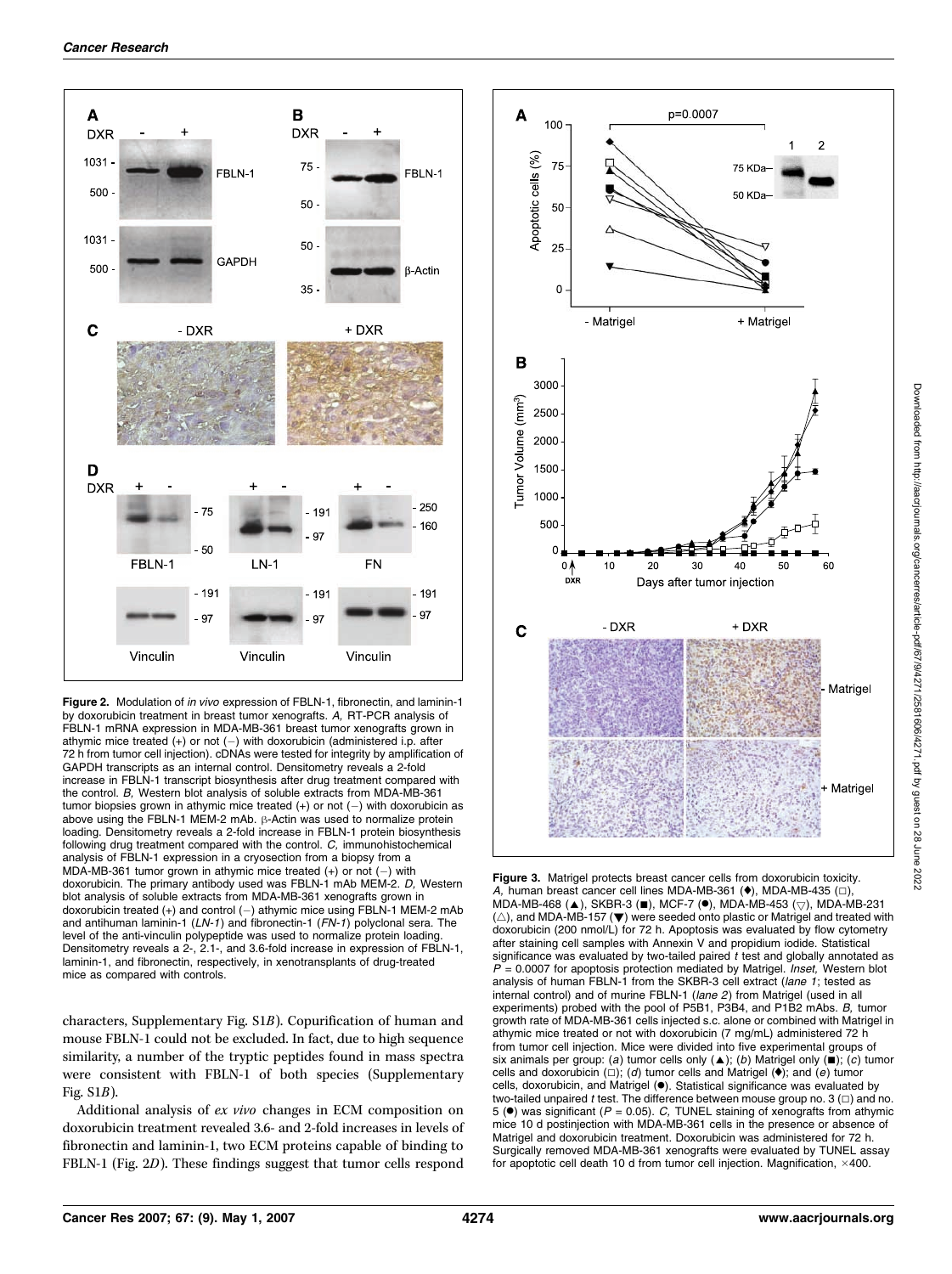

Figure 4. FBLN-1 mAbs block the protective effects of Matrigel against doxorubicin-induced apoptosis. MDA-MB-361 cells were cultured on plastic or Matrigel and then treated (dark gray columns) or not (light gray columns) with doxorubicin (200 nmol/L) for 72 h in the presence or absence of FBLN-1 mAbs P3B4, P1B2, and P5B1, alone or pooled. Apoptosis was evaluated by flow cytometry after staining cell samples with Annexin V and propidium iodide. \*, P < 0.05; \*\*\*, P < 0.001, ANOVA followed by Student-Newman-Keuls test.

to doxorubicin treatment by remodeling the ECM in their microenvironment.

Role of ECM in sensitivity to doxorubicin. To assess the role of ECM proteins in sensitivity to doxorubicin, eight human breast cancer cell lines were seeded on plastic or on a thin layer of Matrigel, a solubilized basement membrane matrix preparation containing high levels of FBLN-1 (Fig. 3A, inset, lane 2) and laminin-1, as indicated in the BD Matrigel data sheet. The cells were then exposed to doxorubicin (Fig. 3A). Overall, cells cultured on Matrigel showed a significant reduction in doxorubicin-induced apoptosis  $(P = 0.0007)$ , with the level of protection ranging from 53% with MDA-MB-453 cells to 95% with MDA-MB-435, MDA-MB-361, MDA-MB-468, and MDA-MB-175 cells.

Tumor volume measurements were made on the tumors from athymic mice injected with MDA-MB-361 cells in the presence or absence of Matrigel and doxorubicin treatment. The results show that there were no differences in the volume of tumors from mice injected with MDA-MB-361 cells alone or those from mice injected with MDA-MB-361 cells mixed with Matrigel but not treated with doxorubicin. By contrast, tumors from mice injected with MDA-MB-361 cells and Matrigel and treated with doxorubicin were significantly larger ( $P = 0.05$ ) than tumors from mice injected with MDA-MB-361 cells not combined with Matrigel but treated with doxorubicin (Fig. 3B). Tissue sections from xenografts in mice injected with MDA-MB-361 cells without Matrigel and treated with doxorubicin also displayed TUNEL staining. By contrast, little or no TUNEL staining was observed in tumor sections from mice injected with MDA-MB-361 cells and Matrigel but not treated with doxorubicin (Fig. 3C).

Inhibition of FBLN-1 restores sensitivity to doxorubicin. To further support in vivo data, we next evaluated the effect of FBLN-1 antibodies on the observed protective effects of Matrigel on doxorubicin-induced apoptosis. MDA-MB-361 cells were cultured on a thin Matrigel layer and treated with doxorubicin in the presence or absence of FBLN-1 mAbs P3B4, P1B2, and P5B1 (used individually or pooled together). As shown in Fig. 4, each FBLN-1 mAb produced a significant reduction ( $P < 0.001$ ) in the protective effect of Matrigel against doxorubicin-induced apoptosis, with the

highest level of cytotoxicity achieved with mAb P5B1 and the pooled mAbs.

In another approach to test the consequence of suppressing FBLN-1 expression on doxorubicin sensitivity, MCF-7 cells were transfected with FBLN-1–specific siRNAs or control siRNA duplexes and treated with doxorubicin for 72 h. Immunoblot analysis revealed a 2-fold decrease in FBLN-1 expression in cells transfected with a pool of FBLN-1 siRNAs (Fig. 5, lane 3) as compared with cells transfected with a pool of control RNA duplexes (Fig. 5, lane 4) or cells subjected to treatment with transfection reagent alone (Fig. 5, lane 2). By comparison to cells treated with medium alone, there was a 2.7-fold decrease in FBLN-1 expression in cells transfected with FBLN-1–specific siRNAs (Fig. 5, lane 1). FACS analysis using the same biological samples confirmed the decrease in FBLN-1–silenced cells, as reflected in decreased anti–FBLN-1 immunofluorescence intensity



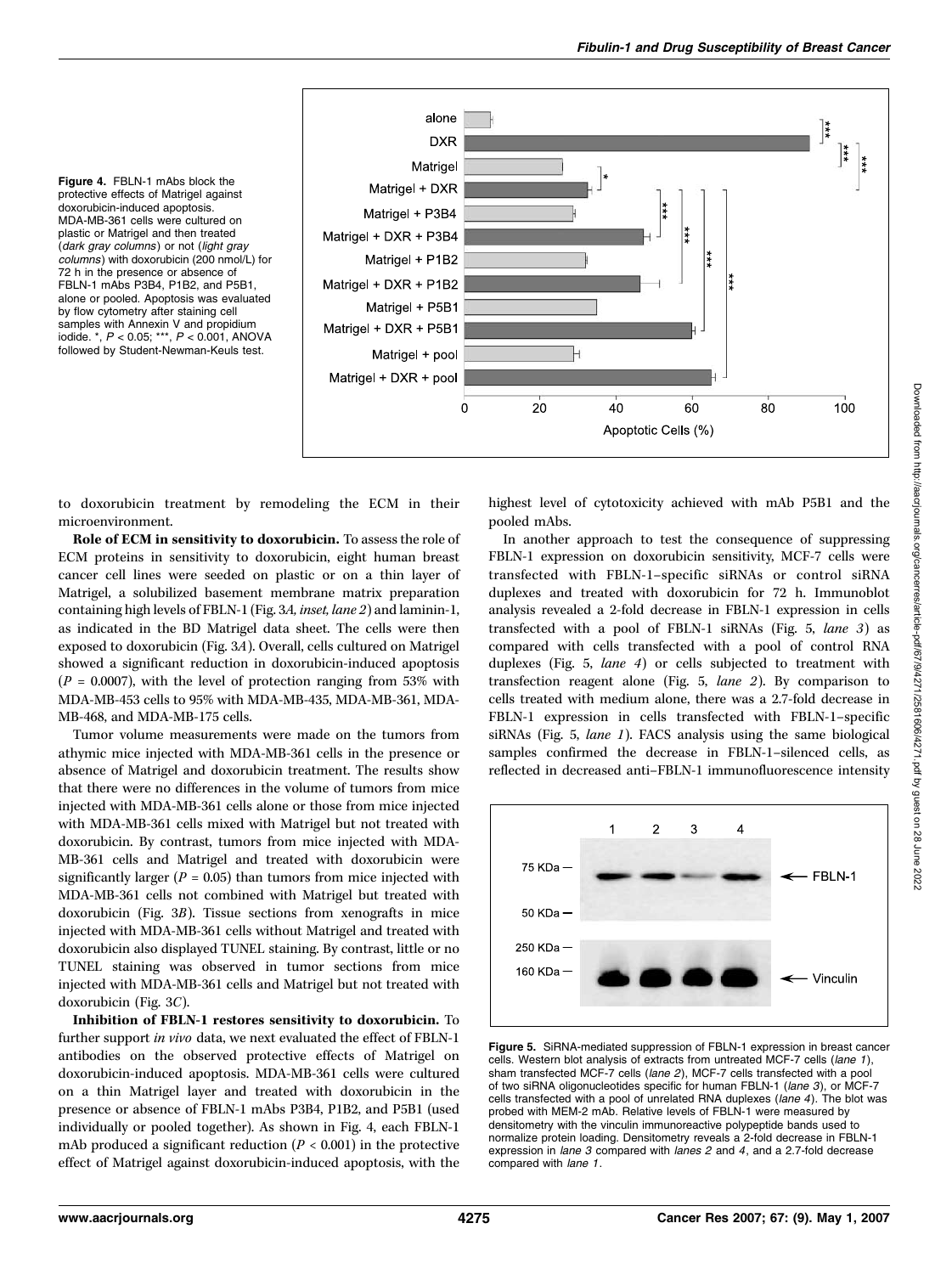| Cell treatments                      | <b>FACS analysis</b>     |                    | Sensitivity to doxorubicin<br>$(IC_{50})$ , $\times$ 10 <sup>-6</sup> mol/L |
|--------------------------------------|--------------------------|--------------------|-----------------------------------------------------------------------------|
|                                      | % FBLN-1-positive events | Fluorescence index |                                                                             |
| Medium                               | 68                       | 10                 | $1 + 0.06$                                                                  |
| Sham transfection                    | 69                       | 8                  | $1 + 0.05$                                                                  |
| Transfection with FBLN-1 siRNA pool  | 41                       | 2.5                | $0.09 + 0.23$                                                               |
| Transfection with control siRNA pool | 74                       | 9                  | $0.8 + 0.13$                                                                |

and decreased percentage of FBLN-1–positive events (Table 1). Dose dependence analysis of FBLN-1–silenced MCF-7 cells and controls incubated in the presence of varying concentrations of doxorubicin (0.002  $\times$   $10^{-6}$ –9  $\times$   $10^{-6}$  mol/L) revealed an IC<sub>50</sub> dose of 10  $\times$  10<sup>-6</sup> mol/L for siRNA-silenced cells as compared with  $1 \times 10^{-6}$  mol/L for sham transfected cells or cells incubated in medium, and compared with  $0.8 \times 10^{-6}$  mol/L for MCF-7 cells transfected with scrambled oligonucleotides (Table 1). These data indicate that FBLN-1–silenced breast tumor cells display a 10-fold increase in doxorubicin sensitivity compared with controls.

Table 1. Inhibition of FBLN-1 biosynthesis leads to increased sensitivity to doxorubicin

### **Discussion**

Findings presented here show a role for the ECM protein FBLN-1 in promoting resistance of breast cancer cells to the antitumor drug doxorubicin. This conclusion was based on several findings including those showing that FBLN-1 mAbs block the ability of Matrigel to protect tumor cells from doxorubicin-induced apoptosis. Furthermore, inhibition of FBLN-1 expression by FBLN-1 siRNA treatment markedly increased doxorubicin sensitivity of breast cancer cells.

Findings from in vitro and in vivo experiments examining FBLN-1 transcript and protein expression in doxorubicin-treated breast cancer cells suggest that FBLN-1 is part of an early response mechanism against drug-induced cell death. In fact, breast cancer cell lines exhibited a marked increase in FBLN-1 mRNA levels, as well as intracellular and extracellular FBLN-1 protein production, on doxorubicin treatment at 72 h. Moreover, analysis of xenografts showed a 2-fold increase in FBLN-1 expression levels in tumors grown in mice treated with doxorubicin compared with controls. In addition to FBLN-1, doxorubicin treatment also increased expression of the FBLN-1– interacting ECM proteins, fibronectin and laminin-1, suggesting a common mechanism activated by doxorubicin that increases tumor cell transcription of functionally interrelated ECM components. It is possible that doxorubicin induces transcription factors that act on the promoters of these ECM genes. Indeed, the promoters of fibronectin, laminin-1, and FBLN-1 genes harbor consensus binding sites for the transcription factor specificity protein 1 (Sp1; ref. 38), and doxorubicin directly induces Sp1 activation (39). Mechanisms involving activation of p53 following doxorubicin-induced DNA damage (40) seem to be less likely because we observed FBLN-1 up-regulation in three breast cancer cell lines differing in p53 status (wild-type in MCF-7, gain-offunction mutant in SKBR-3, and null in MDA-MB-157 cells).

Previous studies have suggested that long-term exposure of cancer patients to antitumor drugs is associated with up-regulation of ECM genes. Through analysis of a database (compiled by Perou

and coworkers)<sup>6</sup> of breast cancer specimens isolated after doxorubicin chemotherapy and pretherapy samples from the same patients (41), we found increased expression of ECM genes in the post drug treatment group and mainly of FBLN-1 (see Supplementary Fig. S2). Similarly, Jazaeri et al. (42) also found statistically significant overrepresentation of ECM genes, including FBLN-1, in ovarian tumors after treatment with platinum-based chemotherapy compared with that of primary tumors from different patients (42). Taken together, these findings indicate that stromal-epithelial interactions or ECM may be involved in acquired chemoresistance of breast and ovarian cancers and that the link between FBLN-1 and drug response is not necessarily exclusive to doxorubicin. As noted by Damiano et al. (9), mechanisms of resistance selected by chronic drug treatment may differ from mechanisms of cell survival after acute exposure to chemotherapeutic drugs, so that a selection process might underlie the higher ECM gene expression in the former studies. Thus, in a heterogeneous tumor population, neoplastic cells with high and constitutive expression of ECM genes that exert a "protective" effect against drug-induced death may survive chemotherapy. However, our findings from short-term treatment (72 h) of neoplastic cells with doxorubicin suggest a direct modulation of FBLN-1 gene expression due to doxorubicininduced stress and not due to selection of a doxorubicin-resistant cell clone, especially because thermal shock induced an altered expression of the FBLN-1 molecule without affecting viability of breast cancer cells. These two different models may yet be reconciled in light of early results of gene expression analysis in doxorubicinresistant neoplastic cells, indicating increased expression and DNAbinding activity of the Sp1 transcription factor (43). Such a ''doxorubicin-Sp1'' pathway might explain the observed modulation of ECM genes after brief drug exposure while providing a mechanism that stably affects gene expression after long-term drug exposure of neoplastic cells.

The mechanism by which FBLN-1 exerts chemoresistance in breast cancer cells remains unclear. Based on the current knowledge of the biological activities of FBLN-1, the chemoresistance effects might be mediated through integrin adhesion receptor signaling. FBLN-1 has been shown to suppress the motility and adhesive-promoting effects of fibronectin (20), which are mediated by integrin  $\alpha_5\beta_1$ . In fact, fibronectin has been shown to deliver survival signals transduced by focal adhesion kinase, leading to suppression of p53-dependent apoptosis in normal cells (44). Furthermore, triggering of  $\beta_1$  integrins by ECM interaction suppresses chemotherapy-induced apoptosis in small-cell lung

<sup>6</sup> For more information about gene expression, visit (http://genome-www.stanford. edu/molecularportraits/).